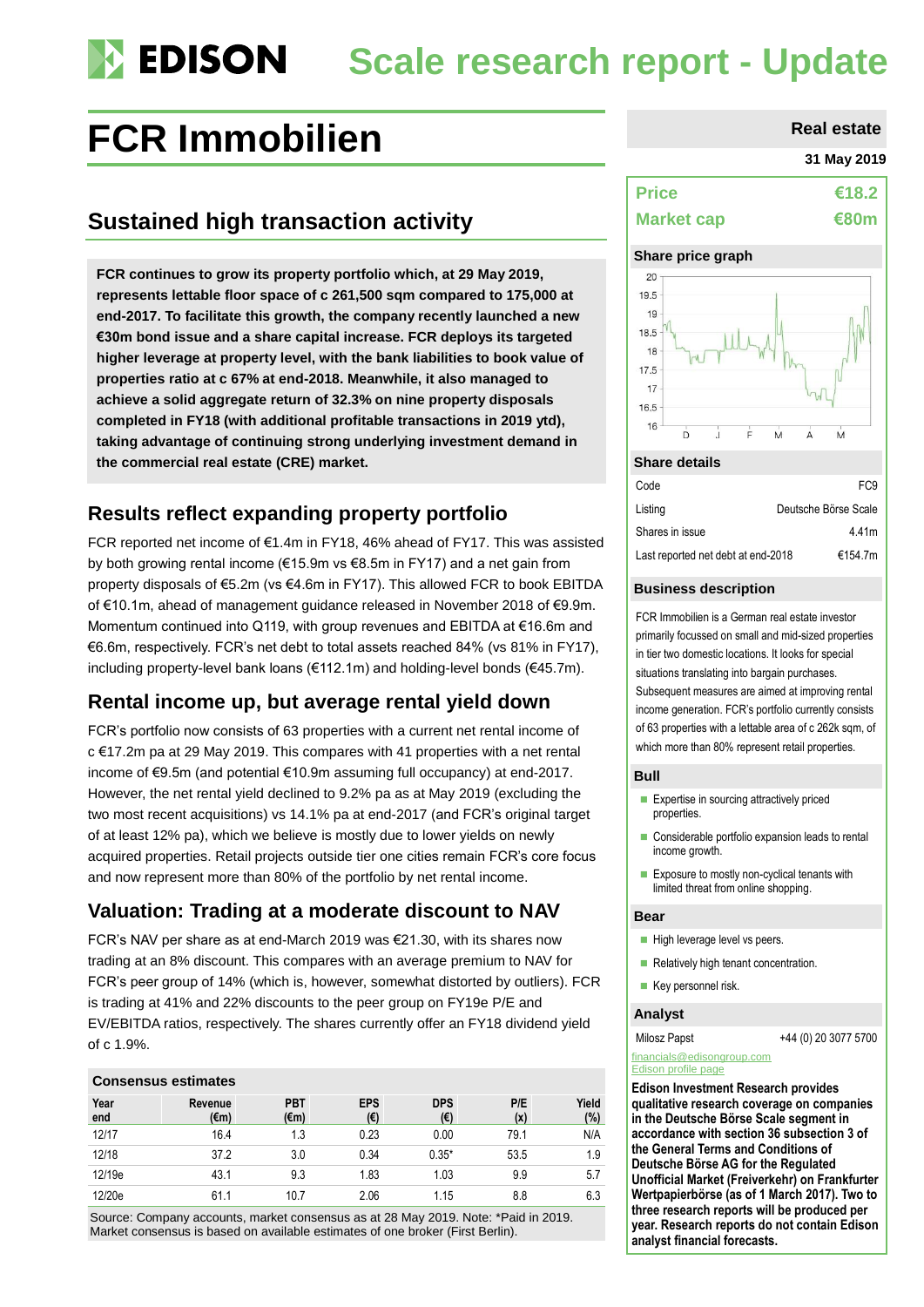

### **FY18 results highlights**

### **Income statement: Growing scale of operations**

FCR's FY18 results reflect its dynamic property portfolio expansion and high transaction activity. The company reported FY18 revenues at €37.2m (up 127% y-o-y), of which €15.9m was rental income (FY17: €8.5m) and €21.3m represented the sale of investment properties (FY17: €7.9m). See below for a detailed discussion of these transactions. Group EBITDA increased to €10.1m from €4.9m in FY17, with EBITDA margin of 27.1% (vs 30.0% in FY17). This is ahead of management guidance for FY18 total revenues of €33.5m and EBITDA of €9.9m. As interest expense increased to €4.8m from €3.1m in FY17, the company achieved a pre-tax profit of €3.0m (up 133% from €1.3m in FY17). This is below company guidance at €4.2m. FCR booked €0.9m in other taxes, of which €0.7m represents property taxes that were previously booked under other operating expenses (€0.3m in FY17). Together with income taxes of €0.7m (compared to €0.3m in FY17), this translated into 46% y-o-y growth in net profit to €1.4m. This momentum continued into Q119, with FCR reporting revenues, EBITDA and pre-tax profit of €16.6m, €6.6m and €4.5m, respectively. This was largely a function of the €9.5m gain on the sale of three properties.

#### **Exhibit 1: Financial highlights**

| € '000s, unless otherwise stated                                              | <b>FY18</b> | <b>FY17</b> | Change y-o-y |
|-------------------------------------------------------------------------------|-------------|-------------|--------------|
| Revenues, of which:                                                           | 37,185      | 16,391      | 126.9%       |
| Rental income                                                                 | 15,933      | 8,490       | 87.7%        |
| Sale of investment properties                                                 | 21,252      | 7,901       | 169.0%       |
| Increase/decrease in unfinished goods and services                            | 2           | 15          | N/M          |
| <b>Total revenue</b>                                                          | 37,187      | 16,406      | 126.7%       |
| Material expenses                                                             | (21,098)    | (8, 367)    | 152.2%       |
| Personnel expenses                                                            | (3, 321)    | (1, 297)    | 156.0%       |
| Other operating income                                                        | 374         | 206         | 81.9%        |
| Other operating expense                                                       | (3,054)     | (2,019)     | 51.3%        |
| <b>EBITDA</b>                                                                 | 10,087      | 4,928       | 104.7%       |
| EBITDA margin                                                                 | 27.1%       | 30.0%       | (291bp)      |
| D&A                                                                           | (2,653)     | (1, 193)    | 122.4%       |
| <b>EBIT</b>                                                                   | 7,434       | 3,735       | 99.0%        |
| EBIT margin                                                                   | 20.0%       | 22.8%       | (278bp)      |
| Other interest and similar income                                             | 427         | 644         | (33.6%)      |
| Interest and similar expense                                                  | (4, 840)    | (3,100)     | 56.1%        |
| Write-downs of financial assets and current securities                        | (44)        | 0           | N/M          |
| Pre-tax profit                                                                | 2,978       | 1,279       | 132.8%       |
| Income taxes                                                                  | (675)       | (302)       | 123.7%       |
| Other taxes                                                                   | (880)       | (2)         | N/M          |
| Net profit                                                                    | 1,424       | 975         | 46.0%        |
| $\Omega$ , and a FOD lines of the confidence lines of the control of $\Omega$ |             |             |              |

Source: FCR Immobilien, Edison Investment Research

### **Balance sheet: Taking advantage of high leverage**

FCR's financing strategy involves 70–80% leverage (preferably at the upper end of the range) at individual property level, which usually takes the form of non-recourse, first-lien bank loans. The weighted average interest rate on these loans at end-2018 stood at 2.0% pa and their redemption portion stood at 9.6% pa. At end-December 2018, the ratio of bank liabilities to book value of properties stood at c 67% compared with 79% a year ago. FCR's book value of properties is not adjusted for the impact of improvement measures introduced after the purchase and thus may potentially represent an understated value.

In addition, FCR uses bonds to further gear up investments. The outstanding value of issued bonds increased to €45.7m at end-2018 in comparison to €20.7m at end-2017 following the €25m issue of bonds conducted in February 2018 at a coupon rate of 6.0% and five-year maturity. Consequently, net debt to total assets remained at a relatively high level of 84% at end-December 2018 (in line with management's intension to keep a high gearing level), up from 81% reported at end-December 2017.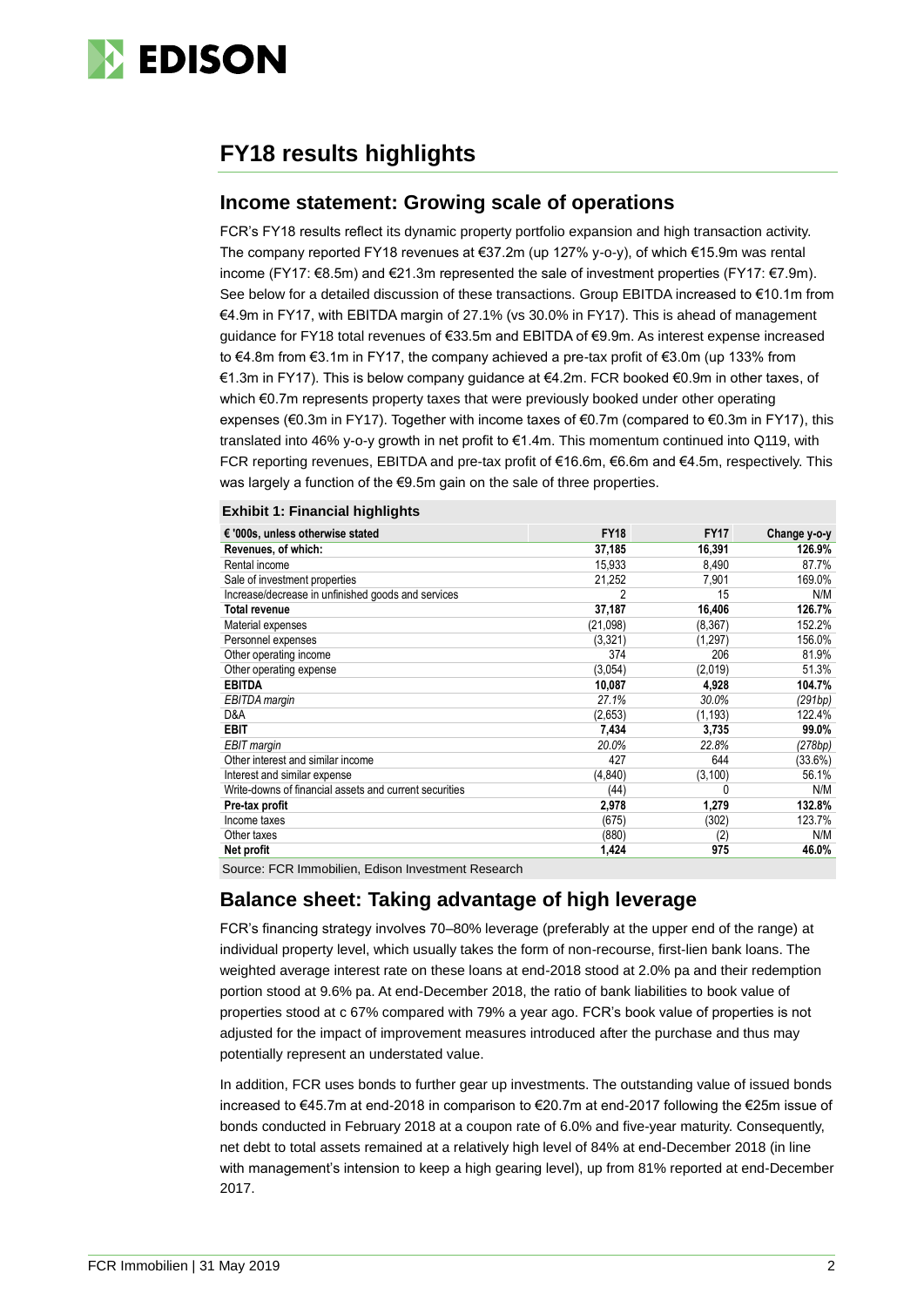

Post balance sheet date, FCR launched another bond issue of up to €30m by means of a public offer which is still in progress. The bond's maturity is five years and its coupon rate stands at 5.25% pa (paid semi-annually). Until 29<sup>th</sup> May, investors subscribed to bonds worth €14m. The proceeds from the new bond issue will be used to fund further property acquisitions. FCR's earliest outstanding bond issue with a face value of €1.7m matured in April 2019 and another €4.0m issue will mature in June 2019. We note that the terms of the new bonds illustrate FCR's continued reduction in weighted average coupon rate on its bond issues, with the 2014, 2016 and 2018 issues having a rate of 8.0%, 7.1% and 6.0%, respectively. In terms of debt covenants on the new issue, it is worth noting that FCR's dividend payout ratio will be capped at 50% and the company will be also obliged to maintain a coverage ratio (expressed as EBITDA to interest expense) of at least 1.1, which compares with 2.1 at end-2018 (Edison estimate).

On the equity side, FCR completed the first stage of its capital increase through a subscription rights offering at an issue price of €17.50 per share, with gross proceeds at €3.26m. Falk Raudies (FCR's majority shareholder) subscribed to €0.5m worth of shares as part of the offering. Additional proceeds of up to €5.9m may be collected in the second stage, ending on 5 August 2019.

### **Portfolio expansion continues**

At end-2018, FCR's portfolio consisted of 58 properties with a total usable floor space of c 248,000 sqm, which compares with 41 properties representing c 175,000 at end-2017. During 2018, FCR acquired 26 properties with a usable space of 97,000 sqm and net rental income of €7.5m pa for a total consideration of €93.3m (excluding incidental acquisition costs). At the same time, it sold nine properties covering 24,000 sqm and net rental income of €1.9m, and was able to realize a profit of €5.2m (or 32.3% in total) on these disposals. The average holding period of these investments was 22 months (according to FCR) and for individual properties ranged from six to 28 months.

Post balance sheet date, the company finalised the transfer of ownership of three properties for which acquisition was agreed in FY18, including a 1,000 sqm retail property in Aken (January 2019), a hotel in Westerburg (February 2019) and a residential property with eight units in Köpenick/Berlin. Moreover, the company carried out the acquisition of five more properties: a retail property in Söhlde with a floor space of 1,700 sqm, a retail property in Würselen, a 13,000 sqm specialist retailer store in Brandenburg, a 1,700 sqm retail property in Weidenberg and a 1,800 sqm neighbourhood store in Niederlausitz. The transaction volume of the above-mentioned five acquisitions is in excess of €20m. FCR has also benefited from the current favourable investment market for real estate in Germany with the disposal of three properties: Stadtpassage in Salzgitter (8,600 sqm), a shopping centre in Hennef (3,950 sqm) and a specialist retail store in Würzburg (1,900 sqm). FCR generated a strong profit of €9.5m (or 85.3%) on these transactions, based on an average holding period of 35 months. This activity is already in line with FCR's near-term targets of two to four property disposals per year.

As a result, FCR's portfolio at 29 May 2019 consists of 63 properties with total lettable floorspace of c 261,500 sqm generating a net rental income of €17.2m pa. The current net rental yield on the portfolio stands at 9.2% as at May 2019 (excluding the two acquisitions announced on 29 May), while the yield based on potential rental income estimated by FCR equals 11.0%. This compares with the company's earlier target of at least 12% and end-2017 levels of 14.1% and 16.1%, respectively. We believe this is because yields on newly acquired properties in 2018 and so far this year have been less attractive than for transactions before 2018 and in many cases represented an initial net rental yield closer to 7–9% pa. The weighted average unexpired lease term currently stands at c 5.3 years (broadly unchanged vs the end-September 2018 figure). Retail properties made up 83.7% of FCR's portfolio at end-March 2019, followed by hotels (8.8%), residential (4.7%) and offices (1.5%). FCR retained a high exposure to the food sector (39.3% of current net rental income at end-March 2019), textiles (22.2%) and DIY (12.3%).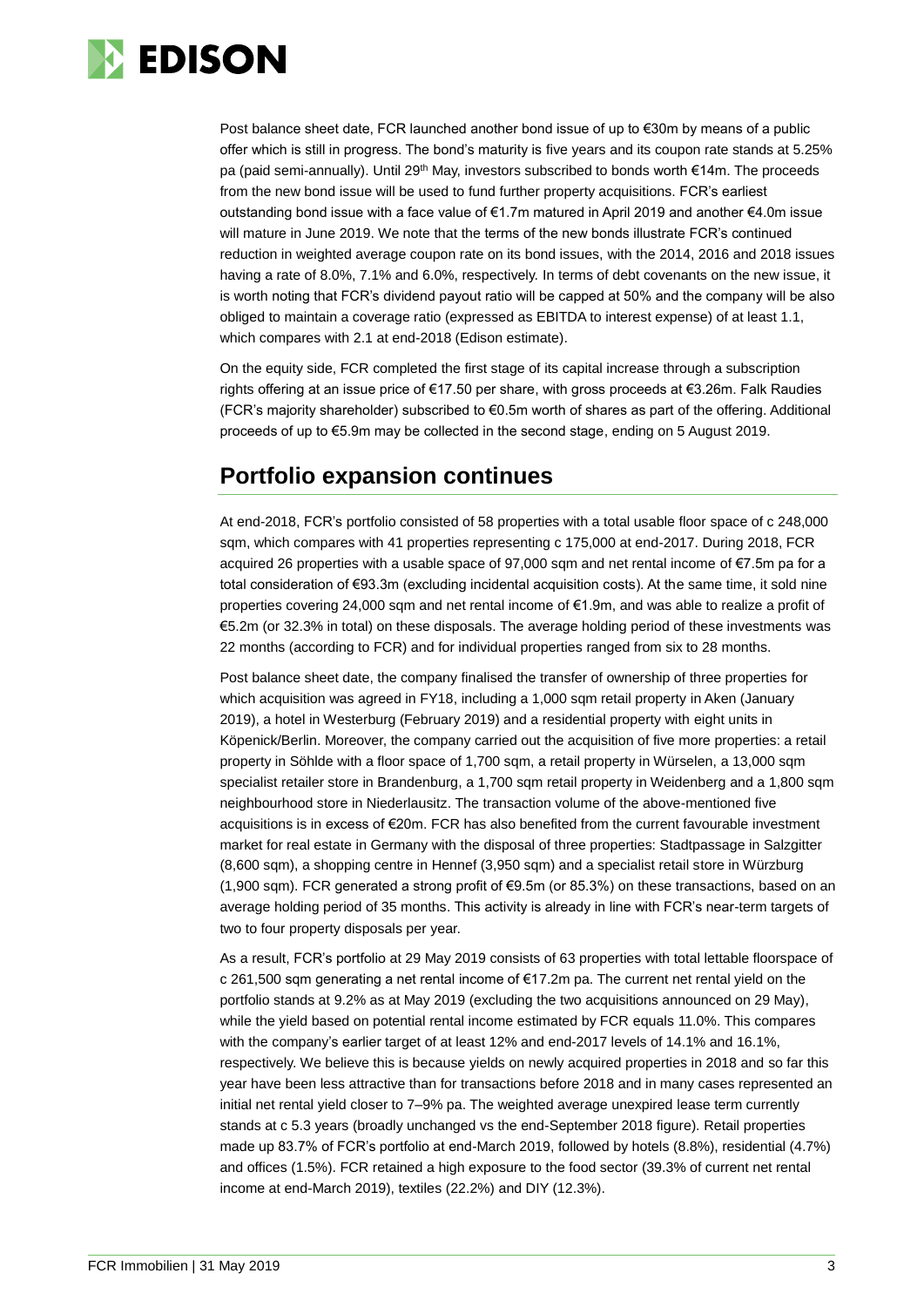

### **CRE market remains robust**

CRE transactions in Germany reached €60.3bn in 2018 (up 6% y-o-y), according to Jones Lang LaSalle (JLL). If we include the broader living segment (ie multi-family housing, student accommodation, retirement/nursing homes etc.), the transaction value stood at c €79bn in 2018. Retail property transactions represented €10.5bn (or 13% of the total CRE volumes), which is a 9% decline from €11.5bn in FY17. Of this, more than 40% was attributable to retail warehouses and retail parks. Last year was characterised by a high level of investor caution towards shopping centres due to the threat from online shopping. As a consequence, transaction volumes in this segment declined by 30% y-o-y to €1.38bn. However, from FCR's perspective it is worth noting that JLL saw greater demand for properties with a high local convenience retail profile and high proportion of food, personal care products or cleaning agents (which are largely immune to the growing trend towards online shopping). Moreover, the outlook seems positive for specialist retail stores, in particular those with anchor tenants from the food sector, which may experience a further capitalisation yield compression in 2019 (according to JLL). Q119 data seem to reinforce this view, with specialist retail store yields in Germany down 10bp to 5.10%. On the back of the above, FCR management expects clearly positive net income and a significant increase in both rental and disposal income in FY19. The company's acquisition pipeline remains robust at around €69m. Moreover, FCR has outstanding offers to acquire three of its portfolio properties.

### **Valuation**

FCR's NAV at end-2018 reached €89.3m and increased further to €93.9m at end-March 2019, translating into a NAV per share of €21.30. This implies that FCR's shares are currently trading at an 8% discount to NAV. We acknowledge that FCR's NAV estimate is not based on regular valuations performed by external real estate experts (which is often the case with real estate investment companies). Instead, FCR relies predominantly on received purchase offers, as well as bank valuations on debt refinancing and internal fair market value assessments. FCR estimates the gross market value of its property portfolio at €257m compared to the current book value of €172m (implying a potential value uplift on disposal of  $c \in 85m$ ).

It is instructive to review the market multiples at which FCR and comparable companies are currently trading. FCR is trading at an FY18 P/NAV ratio at 0.92x, which represents a 19% discount to the peer group. Based on FY19e P/E and EV/EBITDA ratios, FCR is trading at 41% and 22% discounts to the peer average, respectively. Management recently recommended a dividend per share of €0.35 based on FY18 net income, which represents a yield of c 1.9%.

|                      | <b>Market</b><br>cap | <b>P/NAV</b>       |       | P/E(x) |       | EV/EBITDA (x) |  |
|----------------------|----------------------|--------------------|-------|--------|-------|---------------|--|
|                      | $(\epsilon m)$       | (last<br>reported) | 2019e | 2020e  | 2019e | 2020e         |  |
| Demire               | 538                  | 0.89               | 11.2  | 12.7   | 18.6  | 17.2          |  |
| Deutsche Konsum REIT | 437                  | 1.78               | 8.8   | 7.7    | 11.6  | 9.9           |  |
| Defama AG            | 64                   | 1.45               | 25.6  | 11.8   | 17.6  | 11.2          |  |
| Hamborner REIT       | 733                  | 0.84               | 40.6  | 25.5   | 19.9  | 19.1          |  |
| VIB Vermogen         | 701                  | 1.22               | 11.3  | 10.8   | 16.2  | 15.7          |  |
| Deutsche EuroShop    | 1.683                | 0.63               | 12.2  | 12.3   | 15.8  | 15.8          |  |
| Peer group average   | $\blacksquare$       | 1.14               | 18.3  | 13.5   | 16.6  | 14.8          |  |
| FCR Immobilien       | 86                   | 0.92               | 10.7  | 9.5    | 12.9  | 11.3          |  |
| Premium/(discount)   | $\blacksquare$       | (19%)              | (41%) | (29%)  | (22%) | (24%)         |  |

#### **Exhibit 2: Peer comparison**

Source: Company accounts, Edison Investment Research, market consensus as at 28 May 2019. Note: Consensus is based on the available estimates of a single broker (First Berlin).